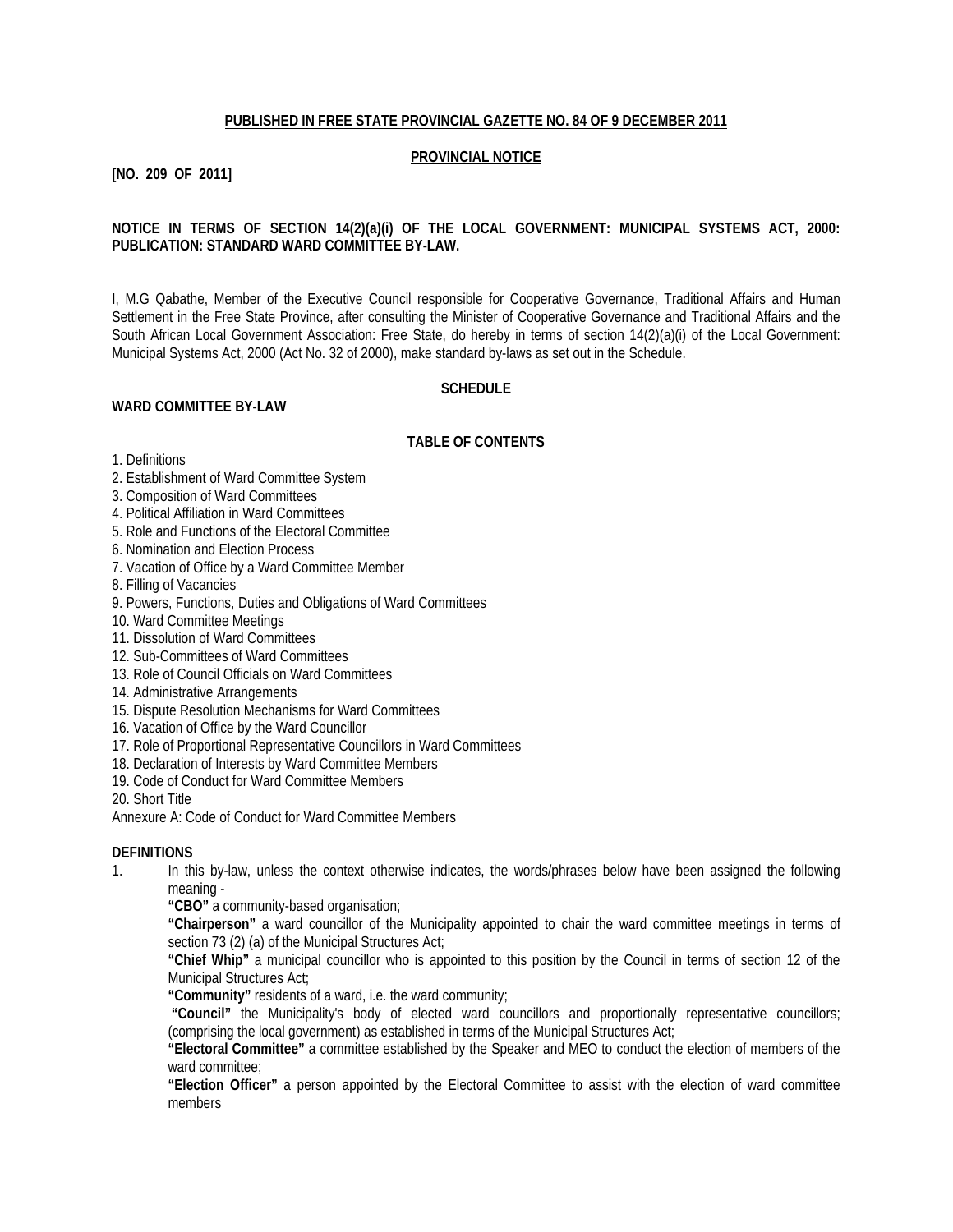**"IDP"** the integrated development plan of the Municipality as adopted by the Council in terms of the Municipal Systems Act;

**"IEC"** Independent Electoral Commission;

**"Interest group or sector"** an organised formation that takes an active interest in the affairs of a ward;

**"Member"** a person elected or co-opted into a ward committee;

**"MEO"** Municipal Election Officer;

**"Municipality"** the Local Municipality established in terms of Section 12 of the Municipal Structures Act, 1998 (Act No. 117 of 1998), and includes any political structure, political office bearer, councillor, duly authorised agent thereof or any employee thereof acting in connection with these by-laws by virtue of a power vested in the municipality and delegated or sub-delegated to such political structure, political office bearer, councillor, agent or employee;

**"Municipal Manager"** the head of the administration and accounting officer of the Municipality as appointed by the Council in terms of section 82 of the Municipal Structures Act;

**"Municipal Structures Act"** the Local Government: Municipal Structures Act, 1998 (Act No 117 of 1998);

**"Municipal Systems Act"** the Local Government: Municipal Systems Act, 2000 (Act No. 32 of 2000);

**"NGO"** a non-governmental organization;

**"PR Councillor"** a proportionally representative municipal councillor appointed in terms of section 22 (1) (a) of the Municipal Structures Act, by a political party to represent that party in the Council;

**"Speaker"** the chairperson of the Council and a municipal councillor elected to this position by the Council in terms of section 36 of the Municipal Structures Act;

"**Ward Committee"** a committee of a municipal ward, established in terms of Section 73 of the Municipal Structures Act;

**"Ward Coordinator"** a member appointed by the ward councillor to assist him/her in ensuring the smooth running of the ward committee and the community's affairs; and

**"Ward Councillor"** a municipal councillor elected in terms of section 22 (1) (b) of the Municipal Structures Act, to represent a demarcated council ward.

### **Establishment of Ward Committee System**

- 2. (1) Ward committees for all wards of the Municipality are hereby established in terms of the Municipal Structures Act.
	- (2) The ward committees established come into effect once committee members have been elected, as set out below.

### **Composition of Ward Committees**

- 3. (1) Each ward committee must comprise of the ward councillor, as chairperson, and 10 (ten) elected community members.
	- (2) The 10 ward committee members must be residents of the ward to whose ward committee they have been elected.
	- (3) Notwithstanding the provisions of section 3(2), any person who is not a resident of that ward, may become a ward committee member: Provided that the person represents an interest group or sector stationed in the ward, or owns a business or property in the ward.
	- (4) No person may be a member of more than 1 (one) ward committee at the same time.
	- (5) The composition of the ward committee must reflect the following factors:
		- (a) Female representation;
		- (b) Population diversity and interests;
	- (6) The elected ward committee members must assume office upon election.
	- (7) PR councillors appointed to serve in the Municipality are *ex officio* and non-voting members of the ward committee of the ward they reside in, or any other ward committee assigned to them by the Chief Whip in consultation with the Speaker.
	- (8) In the course of the term of office of the ward committee, any person deemed to be necessary for the success of the committee, or who could add value to the ward committee system as a whole, can be coopted by the committee in consultation with the ward councillor to serve *ex officio* in an advisory capacity on that ward committee without the right to vote.

### **Political Affiliation in Ward Committees**

4. (1) Ward committee members must not be elected to represent political parties, or for the unofficial benefit of any political party.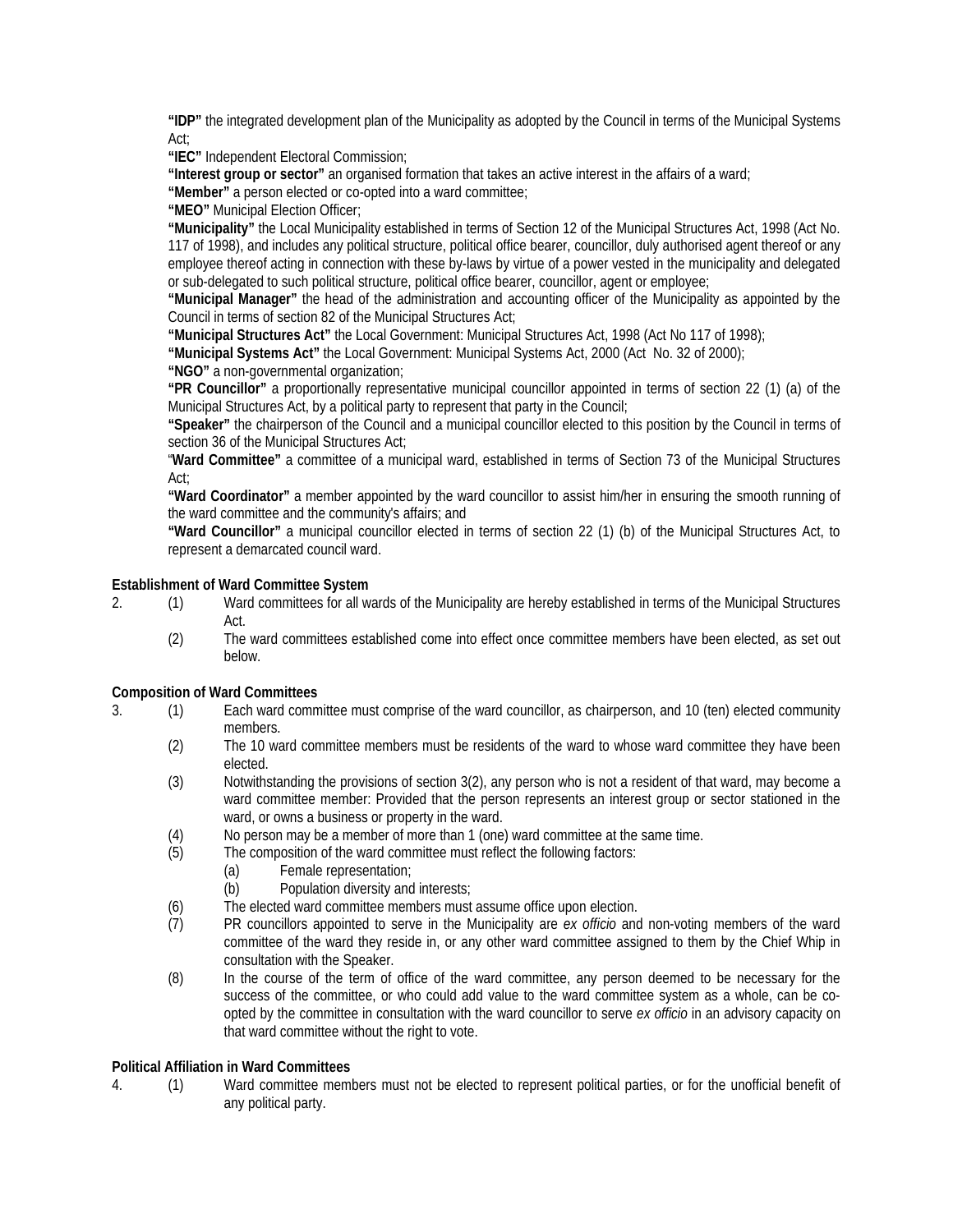(2) Canvassing for election of ward committee members must not be motivated by political party concerns.

## **Role and Functions of the Electoral Committee**

- 5. (1) The Office of the Speaker must, in collaboration with the Municipal Electoral Officer, form the election body and appoint the Electoral Committee. The Electoral Committee will conduct and oversee the election of members of the ward committee.
	- (2) The Electoral Committee will appoint a presiding officer, one or more election officers and counting officers for each of the municipal wards to manage and administer the ward committee elections in their respective wards.
	- (3) A person may not be appointed as an officer in a ward committee election if that person
		- (a) is a ward committee member contesting the election;
			- (b) holds political or executive office in a political party.
	- (4) An officer exercises the powers and performs the duties conferred on or assigned to that officer subject to the directions, control and disciplinary authority of the Electoral Committee.
	- (5) The Electoral Committee must determine in writing the terms and conditions of appointment of an officer, including remuneration payable to that officer.
	- (6) The area agent, presiding, election and counting officers
		- (a) must manage, co-ordinate and supervise the voting process at the voting station concerned;
		- (b) must take all reasonable steps to ensure orderly conduct at the voting station;
		- (c) may order a member of security services to assist in ensuring orderly conduct of the voting station.
		- (d) may order any person within the boundary of the voting station whose conduct is not conducive to a free and fair election at that voting station, to leave the premises;
		- (e) must count and announce the votes received for each nominee from the ward community members present at the voting station;
		- (f) must secure the number of votes received by each nominee in writing on the relevant nomination form.
		- (g) must declare the voting process open and closed
		- (h) must submit the election results and the report to the Election Committee for submission to the office of the speaker.
	- (7) If a person refuses to comply with an order of a presiding, election or counting officers presiding, in ward committee election or counting officers in charge may order member of security services to forcefully remove the person or declare the voting process closed and submit report to the election committee.

# **Nomination and Election Process**

- 
- 6. (1) (a) The Office of the Speaker must invite all CBOs and NGOs in every ward to nominate individuals as their representatives on the ward committee. Only persons 18 years and older, and representing an interest group or sector stationed in the ward, or owning a business or property in the ward may be nominated.
	- (b) The Electoral Committee must give public notice of the time, venues and mode whereby nominations for ward committee members must be accepted. This notice must be published in at least 1 (one) newspaper of general circulation at least 30 (thirty) calendar days before each ward committee election.
	- (c) Only persons 18 years and older, and who represent an interest group or sector stationed in the ward, or own a business or property in the ward will have the right to nominate candidates for the ward committee of that ward.
	- (d) Nomination forms must be available to the ward residents at the Office of the Speaker or any other municipal office. After completion of each nomination form, it must be handed to the Electoral Committee, which will designate offices for this purpose and formally acknowledge receipt of each nomination.
	- (e) The Electoral Committee must keep a register of the nominations received as well as the completed nomination forms in a safe place until the day of the ward committee election, when they will be handed over to the presiding officer at the voting station.
	- (2) (a) The Electoral Committee must, in consultation with the Speaker and the ward councillor, give the ward community written notice of the date, time and venue of the election of ward committee members in each ward at least 30 (thirty) calendar days before the election. This notice must be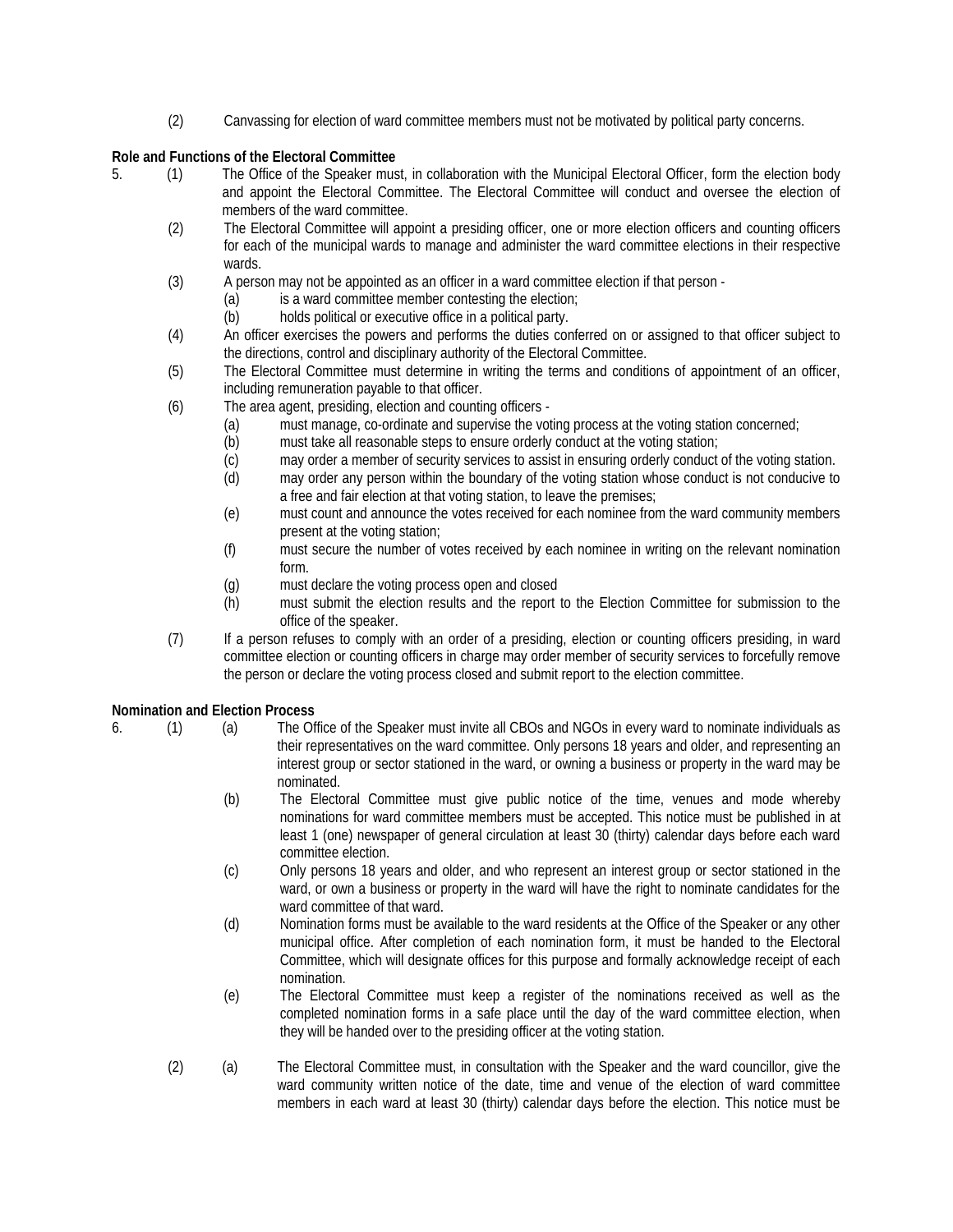published in at least 1 (one) newspaper of general circulation at least 30 (thirty) calendar days before each ward committee election.

- (b) If an election should be postponed for any reason, a written public notice of the time and venue of the postponed election must be published in at least 1 (one) newspaper of general circulation at least 30 (thirty) calendar days before the new date of the ward committee election.
- (c) The election must be conducted in accordance with the Council's-approved policy in this regard.
- (d) Only persons 18 years and older who are residents or owners of businesses and/or property in each ward have the right to vote.
- (e) The election procedure must ensure that at least 3 (three) of the 10 (ten) community members elected onto the ward committee are women. Should no women be elected, the first 7 (seven) elected male members will qualify to serve on the ward committee and the remaining 3 (three) positions must be reserved for women, to be appointed later by the Electoral Committee after consultation with the ward councillor.
- (3) The Electoral Committee must keep the records of nominations and the ballot papers in a safe place for 1 (one) year after the election.
- (4) (a) The term of office of the ward committee members is 3 (three) years, unless extended by the Speaker for a period of no more than 6 (six) months.
	- (b) Elected members may not stand for election for more than two consecutive terms.
- (5) The ward councillor must be the chairperson of the ward committee.
- (6) (a) The ward councillor must appoint a ward coordinator from among the elected ward committee members.
	- (b) The ward coordinator will be responsible for the administration of the committee and ensure that the committee is functioning in the proper manner.
	- (c) The ward coordinator will oversee the minute taking of the committee and the record keeping of the minutes.

### **Vacation of Office by a Ward Committee Member**

- 7. (1) A ward committee member vacates his or her office if a member
	- (a) Absents him or herself from 3 (three) consecutive meetings without an apology.
	- (b) Absents him or herself in an *ad hoc* fashion from 6 (six) meetings with an apology.
	- Is proven to be actively involved in campaigns for the removal of the ward councillor without having raised grievances against the ward councillor in the ward committee meeting.
	- (d) Acts in a manner that undermines the authority of the ward councillor, the Council and/or the ward committee.
	- (e) Commits a crime that results in a conviction without the option of a fine.
	- (f) Consistently exhibits violent, abusive and intimidatory behaviour towards other committee members and/or the community.
	- (g) Attends a meeting under the influence of alcohol and/or illegal drugs.
	- (h) Is proven to have accepted a bribe from any party that has an interest in a development project for that particular ward.
	- (i) Is proven to have used his or her membership of the ward committee to extract, or attempt to extract, favours of any kind.
	- (j) Is elected as a councillor in the Municipality.<br>(k) Is appointed as a staff member of the Munici
	- Is appointed as a staff member of the Municipality.
	- (l) Without good cause, acts against the decision(s) of the ward committee.
	- (m) Is involved in party political canvassing or similar activity during ward committee meetings.
	- (n) Resigns.
	- (o) Dies.
	- (p) Is guilty of an infringement of this by-law.
	- (q) If, after being found guilty of an infringement of this by-law, is ordered by the Speaker to vacate his or her office.
	- (r) Is ordered to vacate the office by an order of the High Court of South Africa.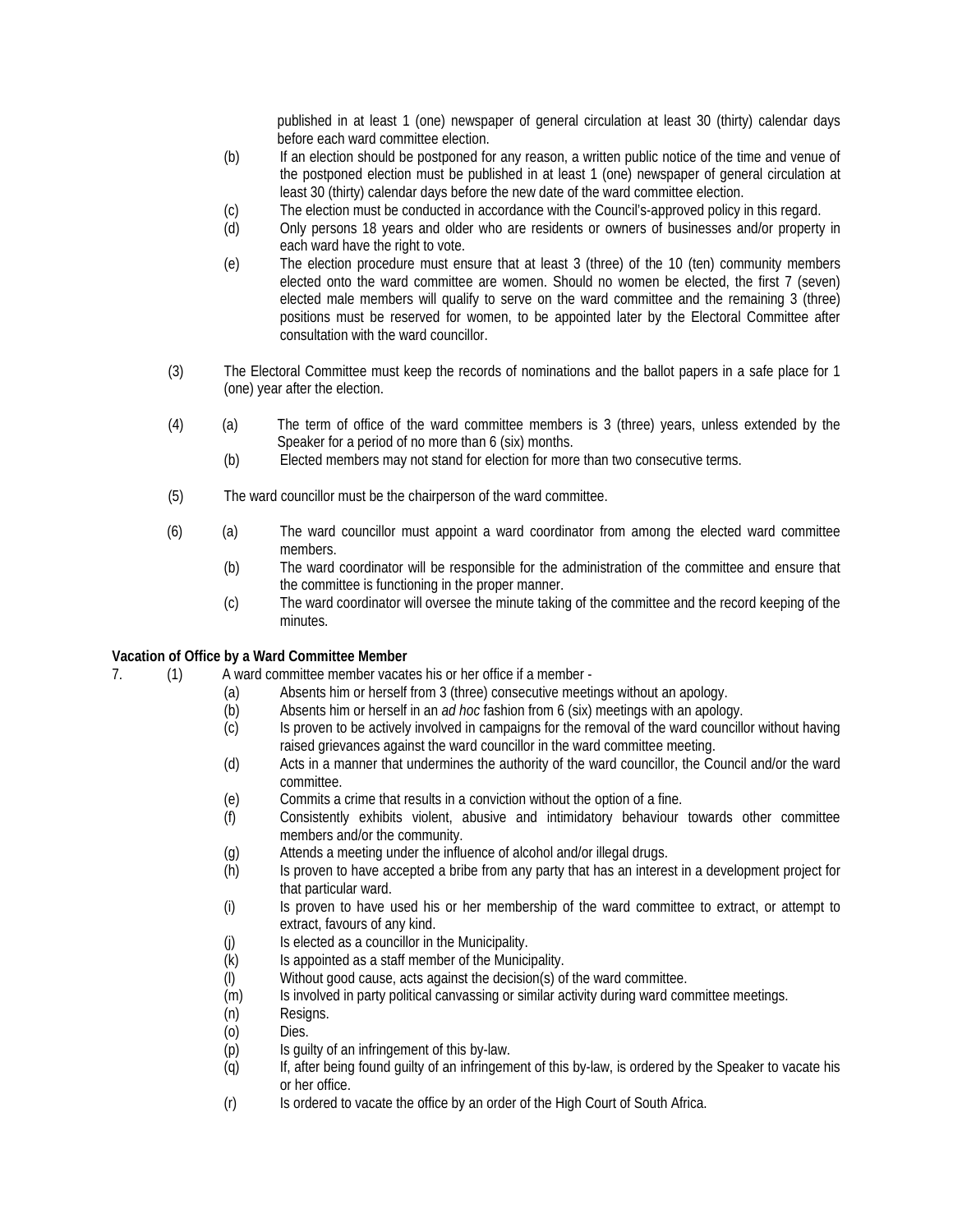(2) The Speaker will appoint a disciplinary committee to deal with matters of discipline.

**Filling of Vacancies**

8. (1) Vacancies of a ward committee will be filled as follows -

- (a) When a vacancy occurs as a result of the departure of a sectoral representative, the affected sector must be requested to nominate their sectoral replacement. The sectoral nominee will then be part of the ward committee.
- (b) When a vacancy occurs as a result of the departure of an unorganised sector representative, the ward councillor must nominate 2 (two) people from the affected group, which nomination will be put before the ward committee for a decision. The ward committee must, after deliberations, appoint 1 (one) person who will be part of the ward committee.
- (c) The ward committee must fill vacancies only if they do not exceed the majority of elected members. In the event of 50% (fifty percent) plus 1 (one) of elected members ceasing to be ward committee members, the ward councillor must notify the Speaker to arrange for the election of a new ward committee.
- (2) It is the responsibility of the ward committee, together with the ward councillor, to fill vacancies on the ward committee.

# **Powers, Functions, Duties and Obligations of Ward Committees**

- 9. (1) A ward committee has the following powers, functions, duties and obligations
	- (a) Giving inputs towards the preparation, implementation and review of the integrated development plan (IDP);
		- (b) Participating in the establishment, implementation and review of the Municipality's management system;
		- (c) Monitoring and reviewing the Municipality's performance, including the outcomes and impact of such performance;
		- (d) Participating in the drafting of the Municipality's budget;
		- (e) Giving inputs on strategic decisions relating to the provision of municipal services;
		- (f) Supplying inputs in the form of recommendations to the Municipality through the ward councillor;
		- (g) Making recommendations on matters affecting their ward through the ward councillor;
		- (h) Acting in an advisory capacity to the ward councillor;
		- (i) Acting as a consultative body for the Municipality and its departments and provincial and national government, and canvassing community opinion on any matter;
		- (j) Exercising any power and authority delegated in writing by the Council to the ward committee;<br>(k) Acting as a consultative agent for NGOs and CBOs, without incurring any liability for
		- Acting as a consultative agent for NGOs and CBOs, without incurring any liability for the Municipality, unless the consultation is part of a specific official municipal project.
		- (l) Co-opting members to the ward committee in the event of vacancies.
		- (m) Co-opting non-voting members with specialist skills to the ward committee.
	- (2) The above functions and powers may not be interpreted as to permit interference with the Council's right to govern and to exercise its executive and legislative authority.

# **Ward Committee Meetings**

- 10. (1) The ward councillor must convene meetings of the ward committee at least once a month, and a list of the meeting dates must be supplied to the Office of the Speaker for inclusion in the official municipal calendar not later than 31 January of the year following the election of ward committees.
	- (2) The ward councillor must decide on the place, dates and times of ward committee meetings in consultation with members of the ward committee and the Office of the Speaker.
	- (3) Notice of the time and place of every meeting of the ward committee must be served on every member at least 7 (seven) days before the meeting.
	- (4) The validity of a meeting is not affected if the notice of the meeting is mistakenly not served on a member.
	- (5) Every member attending a meeting must sign his or her name in the attendance register kept for this purpose.
	- (6) (a) A quorum of the ward committee must be 50% plus 1 (one) members of the ward committee.
		- (b) If a quorum is not formed within 10 minutes after the time appointed for a meeting, the meeting will not be held unless it is decided by the chairperson that a further ten minutes should be allowed to enable a quorum to be formed.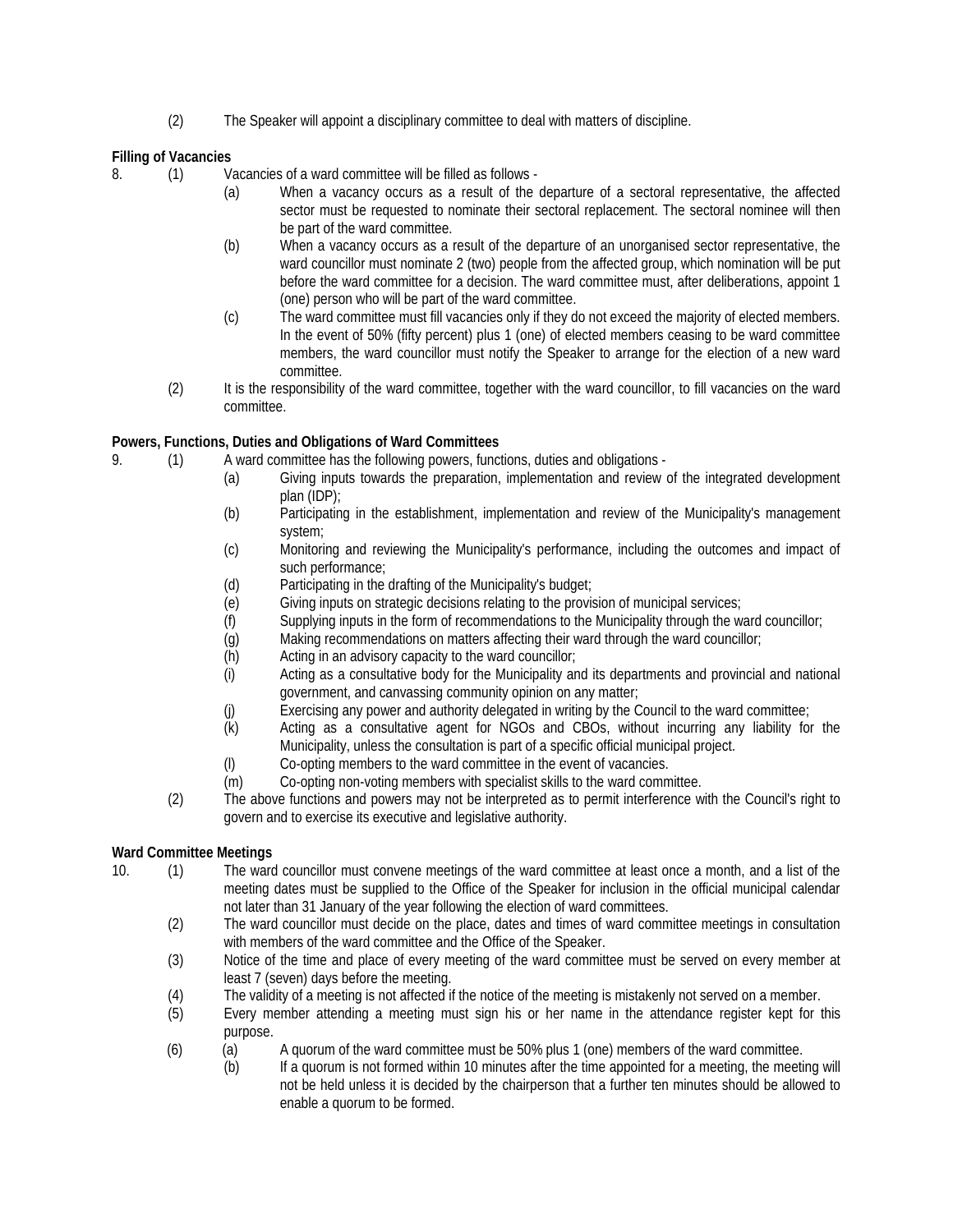- (c) If a quorum is still not formed after the extended time contemplated in paragraph (b), the chairperson may rule to adjourn the meeting until another time.
- (d) Notice of an adjourned meeting must be given in accordance with section 10 (3).
- (7) (a) A ward committee must strive to reach decisions through consensus.<br>(b) If a matter remains unresolved after thorough discussion, the matter v
	- If a matter remains unresolved after thorough discussion, the matter will be decided by a vote.
	- (c) If the votes are equal, the chairperson will have the deciding vote.
- (8) (a) If the ward councillor is unable to attend a ward committee meeting, he or she must appoint a ward committee member to chair the meeting.
	- (b) If the ward councillor is unable to appoint a substitute chairperson, the ward committee must do so at the start of the meeting.
- (9) Ward committee meetings are open to interested parties in an observer capacity.

## **Dissolution of Ward Committees**

- 11. (1) The Council may dissolve a ward committee based on the recommendation of the Speaker. Instances that might lead to such a recommendation include, but are not limited to, the failure to fulfil its objectives as set out in legislation, non-adherence to this by-law or resignation of more that 50% (fifty percent) of the members of a ward committee.
	- (2) Procedure for dissolution of a ward committee
		- (a) The Speaker must investigate the circumstances surrounding actions of the ward committee and report his or her findings and recommendations to the Council.
		- (b) After the Council has resolved to dissolve the ward committee, notice of the dissolution of the ward committee must be given to the ward councillor and the ward committee, at which time the ward committee will cease to exist.
		- (c) Notice of the reconstitution of the ward committee will be given in terms of section 6 of this by-law.<br>(d) With the exception of the ward councillor, members of the ward committee that has been dissolved
		- With the exception of the ward councillor, members of the ward committee that has been dissolved will not be eligible for re-election to the ward committee for a period of one year after its dissolution.

## **Sub-Committees of Ward Committees**

12. Each ward committee must form sub-committees to advise the ward committee on special issues, handle sectoral matters or form working groups to research any matter that needs special attention in the ward.

### **Role of Council Officials on Ward Committees**

- 13. (1) No municipal official may stand for election on the ward committee.
	- (2) Should a municipal official wish to stand for election as a ward committee member, he or she must first resign his or her position as a municipal official.
	- (3) Ward committees must invite municipal officials within their scope of work and other people with specialised knowledge to advise them on matters affecting their wards when deemed necessary.
	- (4) When the need arises for municipal officials or their departments to consult with the ward communities, they must arrange these consultations with the Office of the Speaker at least 3 (three) weeks in advance.

### **Administrative Arrangements, Funding and Reimbursement**

- 14. (1) The Municipality must make administrative arrangements to enable ward committees to perform their functions and exercise their powers effectively. In doing so the Municipality must use its resources and allocate funds in its budget to the Office of the Speaker to further the objectives of ward committees.
	- (2) All administrative support to enable effective functioning of the ward committees must be located in the Office of the Speaker.
	- (3) The Municipality must, through the Office of the Speaker, reimburse ward committee members for travelling and out-of-pocket costs incurred as a result of attendance of ward committee meetings. This reimbursement will be done in accordance with the approved policy of the Municipality.
	- (4) Membership and duties of the ward committee members must be regarded as voluntary service for the benefit of the community.
	- (5) The ward coordinator appointed by the ward councillor should, as part of the voluntary service to the community, be able and willing to assist in the administration of the ward.

## **Dispute Resolution Mechanisms for Ward Committees**

15 (1) Every effort must be made to deal with disputes internally if they do not involve the ward councillor.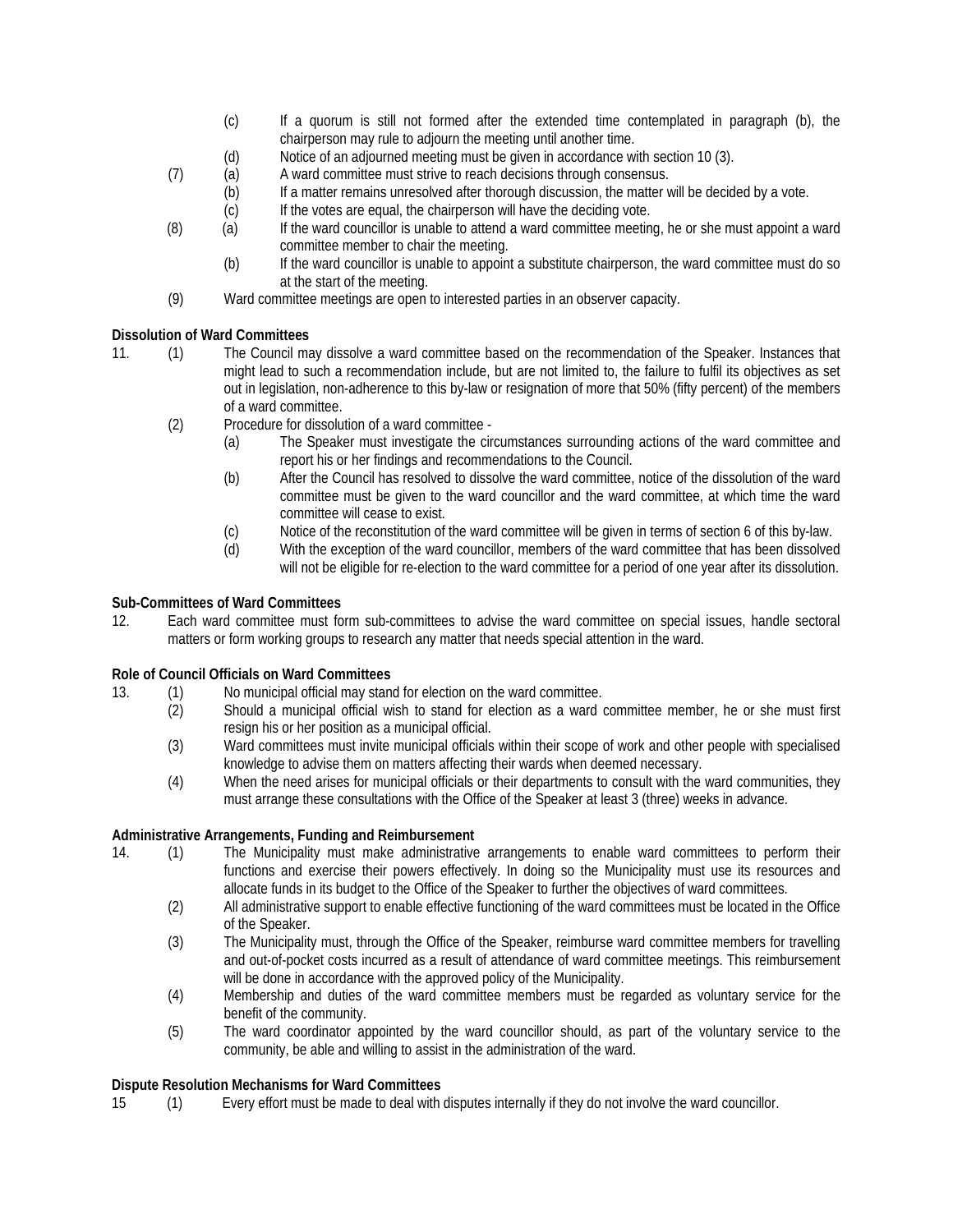- (2) When a dispute arises, the ward councillor should appoint a person or persons to try and resolve the dispute through mediation.
- (3) If the attempt at mediation fails, the ward councillor must arbitrate.
- (4) If one of the parties is still aggrieved, the matter must be referred to the Speaker.<br>(5) If the matter involves the ward councillor, it should be referred to the Office
- If the matter involves the ward councillor, it should be referred to the Office of the Speaker, where the Speaker will be the arbiter.
- (6) The Speaker must appoint a disciplinary committee and an appeal committee to deal with matters of discipline.

## **Vacation of Office by the Ward Councillor**

- 16. (1) When the ward councillor is no longer in office, the ward committee will continue to function for the rest of its term as determined by the Council.
	- (2) A temporary chairperson must be appointed by the political party of the original councillor. If the councillor was an independent candidate, the Chief Whip must appoint an interim chairperson from the PR councillors assigned to the ward.
	- (3) The new or interim councillor must re-appoint a coordinator for the ward.

### **Role of Proportional Representative Councillors in Ward Committees**

- 17. (1) The Chief Whip must, in consultation with the Speaker, deploy PR councillors to specific ward committees.
	- (2) Ward councillors must allow PR councillors allocated to their ward committees the right to freely participate in the activities of the ward committee.

### **Declaration of Interests by Ward Committee Members**

- 18. (1) A member must declare his or her interests to the ward committee in those matters that are before the ward committee.
	- (2) The ward councillor is responsible for the maintenance of the register of declared interests of members of the ward committee.

### **Code of Conduct for Ward Committee Members**

19. Ward committee members are elected to represent the communities in their respective wards, to ensure that wards have mechanisms of accountability to local communities, and to meet the priority needs of the community on ward matters, including the performance of the Municipality in terms of established indicators. The Code of Conduct contained in the Annexure applies to every member of a ward committee.

### **Short title and Commencement**

20. These By -laws are called the Ward Committee By -laws, 2011.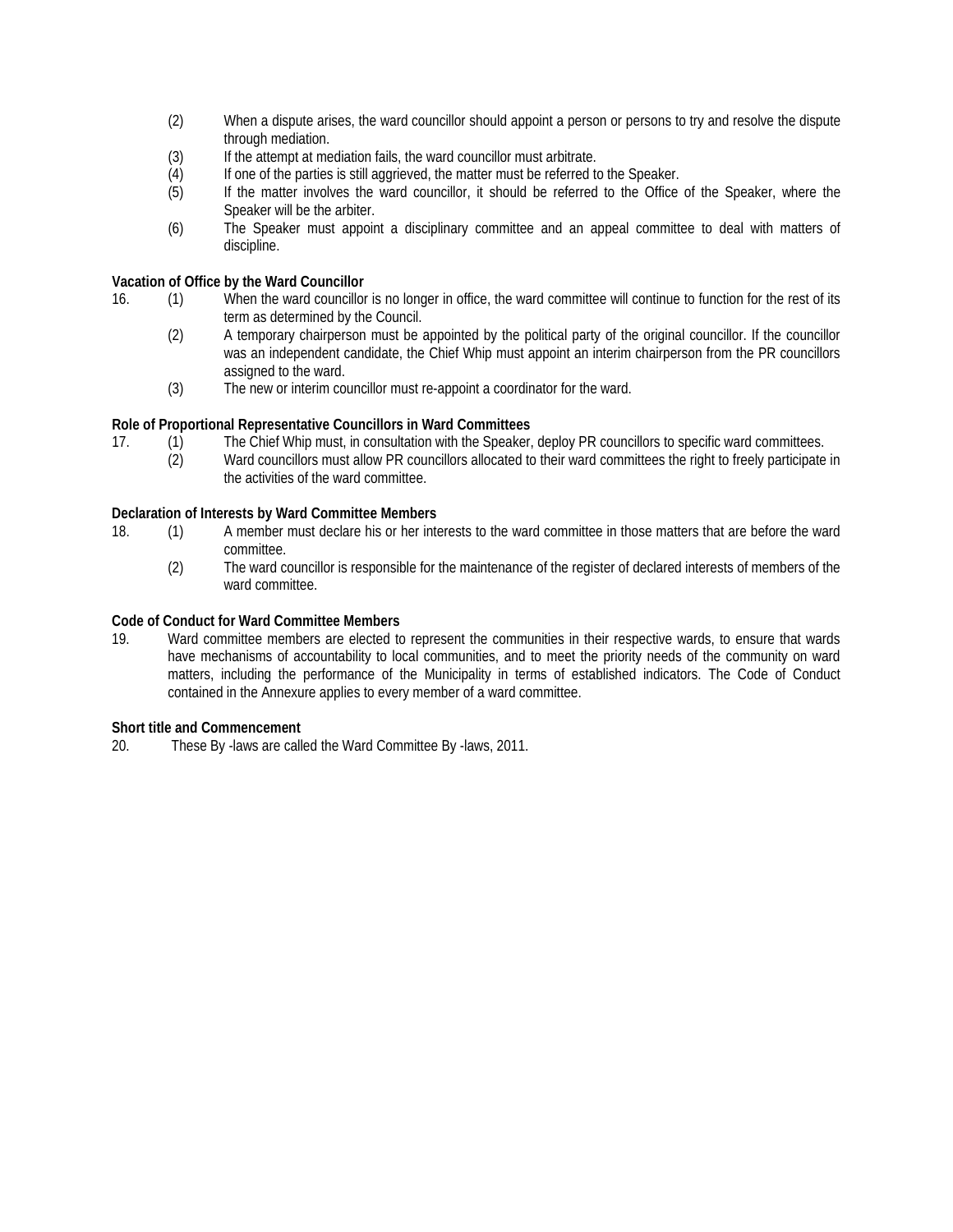#### **Annexure**

## **CODE OF CONDUCT FOR WARD COMMITTEE MEMBERS**

### **1. Definition**

In this schedule, "partner" means a person who permanently lives with another person in a manner as if married.

# **2. General conduct of members**

A member must -

- (a) perform the functions of office in good faith, honestly and in a transparent manner; and
- (b) at all times act in the best interest of the ward committee and in such a way that the credibility and integrity of the ward committee are not compromised.

## **3. Attendance of meetings**

A member must attend each meeting of the ward except when -

- (a) an apology is rendered before or at the meeting;
- (b) leave of absence is granted by the chairperson of the ward committee;
- (c) a member is required in terms of this Code to withdraw from the meeting.

## **4. Disclosure of interests**

A member must -

- (a) disclose to the ward committee, or to any sub-committee of which that member is a member, any direct or indirect personal or private business interest that that member, or any spouse, partner or business associate of that member may have in any matter before the ward committee; and
- (b) withdraw from the proceedings of the ward committee when the matter is considered by the ward committee.

## **5. Personal gain**

(1) A member may not use the position or privileges of a ward member, or confidential information obtained as a member, for private gain or to improperly benefit another person.

- (2) Except with the prior consent of the Office of the Speaker, a member may not -
- (a) be a party to or beneficiary under a contract for
	- (i) the provision of goods or services to the ward; or
	- (ii) the performance of any work done in the ward.
- (b) obtain a financial interest in any business of the ward committee.
- (3) If more than one quarter of the members object to consent being given to a member in terms of sub-item (2), such consent may only be given to the member with the written approval of the Speaker of the Council.

### **6. Rewards, gifts and favours**

A member may not request, solicit or accept any reward, gift or favour in return for -

- (a) voting or not voting in a particular manner on any matter before the ward committee;
- (b) persuading the ward committee with regard to the exercise of any power, function or duty; and
- (c) disclosing privileged or confidential information.

# **7. Unauthorised disclosure of information**

- (1) A member may not without the permission of the ward councillor or a committee of the Council disclose any privileged or confidential information of the ward or ward committee to any unauthorised person.
- (2) For the purpose of this item, "privileged or confidential information" includes any information-
	- (a) declared by the Council or ward committee to be privileged or confidential;
	- (b) that would violate a person's right to privacy; or
	- (c) declared to be privileged, confidential or secret in terms of the law.
- (3) This item does not derogate from any person's right of access to information in terms of national legislation.

# **8. Municipal property**

A member may not use, take, acquire or benefit from any property or asset owned, controlled or managed by the Municipality to which he has no right.